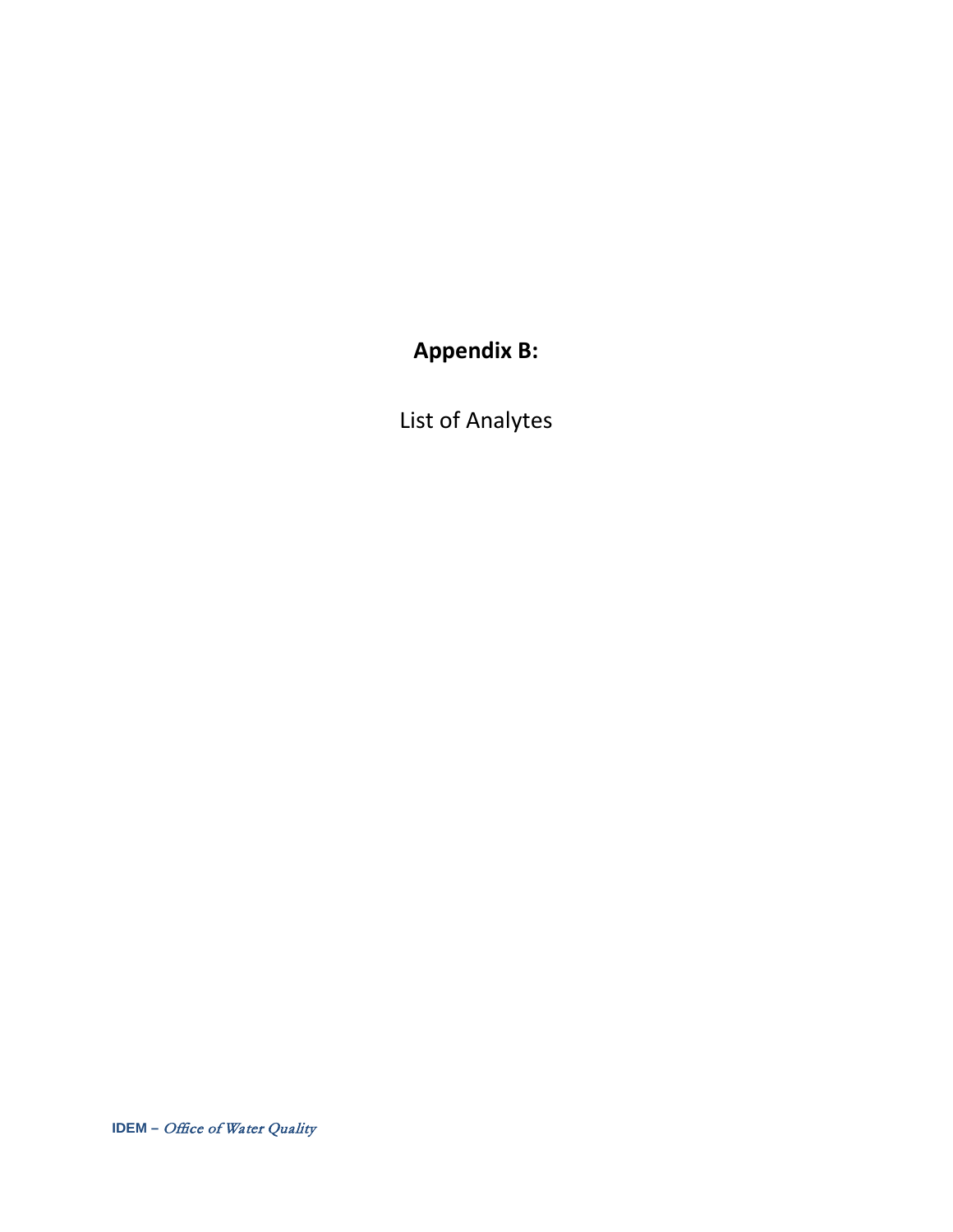| <b>METHOD</b>         | <b>Chemical Category</b>                             | <b>ANALYTE</b>                     | <b>Detection Limit</b> | Unit |
|-----------------------|------------------------------------------------------|------------------------------------|------------------------|------|
| 200.7 REV. 4.4        | <b>Metals and Minerals</b>                           | Boron                              | 50                     | UG/L |
| 200.7 REV. 4.4        | <b>Metals and Minerals</b>                           | Calcium                            | 0.1                    | MG/L |
| 200.7 REV. 4.4        | <b>Metals and Minerals</b>                           | Chromium                           | $\overline{2}$         | UG/L |
| 200.7 REV. 4.4        | <b>Metals and Minerals</b>                           | Iron                               | 0.02                   | MG/L |
| 200.7 REV. 4.4        | <b>Metals and Minerals</b>                           | Magnesium                          | 0.1                    | MG/L |
| 200.7 REV. 4.4        | <b>Metals and Minerals</b>                           | Potassium                          | 0.1                    | MG/L |
| 200.7 REV. 4.4        | <b>Metals and Minerals</b>                           | Silicon                            | 0.1                    | MG/L |
| 200.7 REV. 4.4        | <b>Metals and Minerals</b>                           | Sodium                             | 0.1                    | MG/L |
| 200.7 REV. 4.4        | <b>Metals and Minerals</b>                           | Strontium                          | 0.005                  | MG/L |
| 200.8 REV. 5.4        | <b>Metals and Minerals</b>                           | Antimony                           | 0.25                   | UG/L |
| 200.8 REV. 5.4        | <b>Metals and Minerals</b>                           | Arsenic                            | $\overline{2}$         | UG/L |
| 200.8 REV. 5.4        | <b>Metals and Minerals</b>                           | <b>Barium</b>                      | 0.5                    | UG/L |
| 200.8 REV. 5.4        | <b>Metals and Minerals</b>                           | Beryllium                          | 0.3                    | UG/L |
| 200.8 REV. 5.4        | <b>Metals and Minerals</b>                           | Cadmium                            | 0.5                    | UG/L |
| 200.8 REV. 5.4        | <b>Metals and Minerals</b>                           | Copper                             | 1                      | UG/L |
| 200.8 REV. 5.4        | <b>Metals and Minerals</b>                           | Lead                               | $\mathbf{1}$           | UG/L |
| 200.8 REV. 5.4        | <b>Metals and Minerals</b>                           | Nickel                             | $\mathbf{1}$           | UG/L |
| 200.8 REV. 5.4        | <b>Metals and Minerals</b>                           | Zinc                               | 4                      | UG/L |
| 245.1 REV. 3.0        | <b>Metals and Minerals</b>                           | Mercury                            | 0.0002                 | MG/L |
| 300.0 REV. 2.1        | <b>General Chemistry</b>                             | <b>Bromide</b>                     | 0.05                   | MG/L |
| 300.0 REV. 2.1        | <b>General Chemistry</b>                             | Chloride                           | 1.3                    | MG/L |
| 300.0 REV. 2.1        | <b>General Chemistry</b>                             | Sulfate                            | 0.25                   | MG/L |
| 353.2 REV. 2.0 (1993) | <b>General Chemistry</b>                             | Nitrogen, Nitrate-Nitrite          | 0.1                    | MG/L |
| 524.2                 | <b>Disinfection Byproduct</b>                        | Bromodichloromethane               | 0.5                    | ug/L |
| 524.2                 | Disinfection Byproduct                               | <b>Bromoform</b>                   | 0.5                    | ug/L |
| 524.2                 | Disinfection Byproduct                               | Chloroform                         | 0.5                    | ug/L |
| 524.2                 | Disinfection Byproduct                               | Dibromochloromethane               | 0.5                    | ug/L |
| 524.2                 | Disinfection Byproduct                               | <b>Total Trihalomethanes</b>       | 0.5                    | ug/L |
| 524.2                 | <b>Organic Chemicals</b>                             | 1,1,1,2-Tetrachloroethane          | 0.5                    | ug/L |
| 524.2                 | <b>Organic Chemicals</b>                             | 1,1,1-Trichloroethane              | 0.5                    | ug/L |
| 524.2                 | <b>Organic Chemicals</b>                             | 1,1,2,2-Tetrachloroethane          | 0.5                    | ug/L |
| 524.2                 | <b>Organic Chemicals</b>                             | 1,1,2-Trichloroethane              | 0.5                    | ug/L |
| 524.2                 | <b>Organic Chemicals</b>                             | 1,1-Dichloroethane                 | 0.5                    | ug/L |
| 524.2                 | <b>Organic Chemicals</b>                             | 1,1-Dichloroethylene               | 0.5                    | ug/L |
| 524.2                 | <b>Organic Chemicals</b>                             | 1,1-Dichloropropylene              | 0.5                    | ug/L |
| 524.2                 | <b>Organic Chemicals</b>                             | 1,2,3-Trichlorobenzene             | 0.5                    | ug/L |
| 524.2                 | <b>Organic Chemicals</b>                             | 1,2,3-Trichloropropane             | 0.5                    | ug/L |
| 524.2                 | <b>Organic Chemicals</b>                             | 1,2,4-Trichlorobenzene             | 0.5                    | ug/L |
| 524.2                 | <b>Organic Chemicals</b>                             | 1,2,4-Trimethylbenzene             | 0.5                    | ug/L |
| 524.2                 | <b>Organic Chemicals</b>                             | 1,2-Dibromo-3-chloropropane (DBCP) | 0.2                    | ug/L |
| 524.2                 | <b>Organic Chemicals</b>                             | 1,2-Dibromoethane (EDB)            | 0.2                    | ug/L |
| 524.2                 | <b>Organic Chemicals</b>                             | 1,2-Dichlorobenzene                | 0.5                    | ug/L |
| 524.2                 |                                                      | 1,2-Dichloroethane                 | 0.5                    | ug/L |
| 524.2                 | <b>Organic Chemicals</b><br><b>Organic Chemicals</b> | 1,2-Dichloropropane                | 0.5                    |      |
| 524.2                 | <b>Organic Chemicals</b>                             |                                    | 0.5                    | ug/L |
| 524.2                 | <b>Organic Chemicals</b>                             | 1,2-Xylene                         | 0.5                    | ug/L |
|                       |                                                      | $1,3 + 1,4$ -Xylene                |                        | ug/L |
| 524.2                 | <b>Organic Chemicals</b>                             | 1,3,5-Trimethylbenzene             | 0.5                    | ug/L |
| 524.2                 | <b>Organic Chemicals</b>                             | 1,3-Dichlorobenzene                | 0.5                    | ug/L |
| 524.2                 | <b>Organic Chemicals</b>                             | 1,3-Dichloropropane                | 0.5                    | ug/L |
| 524.2                 | <b>Organic Chemicals</b>                             | 1,3-Dichloropropylene, cis & trans | 0.5                    | ug/L |
| 524.2                 | <b>Organic Chemicals</b>                             | 1,4-Dichlorobenzene                | 0.5                    | ug/L |

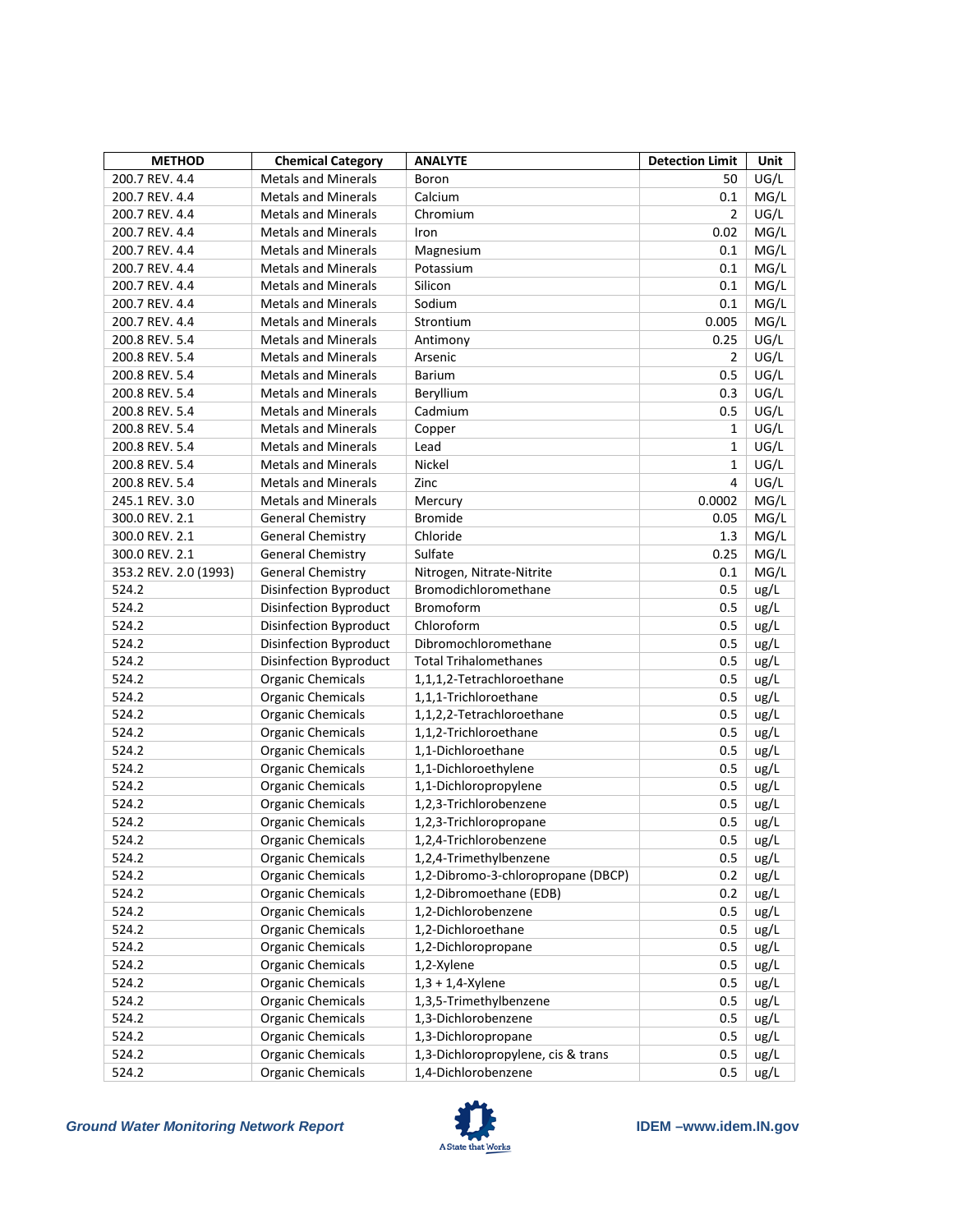| <b>METHOD</b> | <b>Chemical Category</b> | <b>ANALYTE</b>              | <b>Detection Limit</b> | Unit |
|---------------|--------------------------|-----------------------------|------------------------|------|
| 524.2         | <b>Organic Chemicals</b> | 2,2-Dichloropropane         | 0.5                    | ug/L |
| 524.2         | <b>Organic Chemicals</b> | 2-Chlorotoluene             | 0.5                    | ug/L |
| 524.2         | <b>Organic Chemicals</b> | 4-Chlorotoluene             | 0.5                    | ug/L |
| 524.2         | <b>Organic Chemicals</b> | 4-Isopropyltoluene          | 0.5                    | ug/L |
| 524.2         | <b>Organic Chemicals</b> | Benzene                     | 0.5                    | ug/L |
| 524.2         | <b>Organic Chemicals</b> | Bromobenzene                | 0.5                    | ug/L |
| 524.2         | <b>Organic Chemicals</b> | Bromochloromethane          | 0.5                    | ug/L |
| 524.2         | <b>Organic Chemicals</b> | Bromomethane                | 0.5                    | ug/L |
| 524.2         | <b>Organic Chemicals</b> | Carbon tetrachloride        | 0.5                    | ug/L |
| 524.2         | <b>Organic Chemicals</b> | Chlorobenzene               | 0.5                    | ug/L |
| 524.2         | <b>Organic Chemicals</b> | Chloroethane                | 0.5                    | ug/L |
| 524.2         | <b>Organic Chemicals</b> | Chloromethane               | 0.5                    | ug/L |
| 524.2         | <b>Organic Chemicals</b> | cis-1,2-Dichloroethylene    | 0.5                    | ug/L |
| 524.2         | <b>Organic Chemicals</b> | cis-1,3-Dichloropropylene   | 0.5                    | ug/L |
| 524.2         | <b>Organic Chemicals</b> | Dibromomethane              | 0.5                    | ug/L |
| 524.2         | <b>Organic Chemicals</b> | Dichlorodifluoromethane     | 0.5                    | ug/L |
| 524.2         | <b>Organic Chemicals</b> | Dichloromethane             | 0.5                    | ug/L |
| 524.2         | <b>Organic Chemicals</b> | Ethylbenzene                | 0.5                    | ug/L |
| 524.2         | <b>Organic Chemicals</b> | Hexachlorobutadiene         | 0.5                    | ug/L |
| 524.2         | <b>Organic Chemicals</b> | Isopropylbenzene            | 0.5                    | ug/L |
| 524.2         | <b>Organic Chemicals</b> | Methyl-t-butyl ether (MTBE) | 0.5                    | ug/L |
| 524.2         | <b>Organic Chemicals</b> | Naphthalene                 | 0.5                    | ug/L |
| 524.2         | <b>Organic Chemicals</b> | n-Butylbenzene              | 0.5                    | ug/L |
| 524.2         | <b>Organic Chemicals</b> | n-Propylbenzene             | 0.5                    | ug/L |
| 524.2         | <b>Organic Chemicals</b> | sec-Butylbenzene            | 0.5                    | ug/L |
| 524.2         | <b>Organic Chemicals</b> | Styrene                     | 0.5                    | ug/L |
| 524.2         | <b>Organic Chemicals</b> | tert-Butylbenzene           | 0.5                    | ug/L |
| 524.2         | <b>Organic Chemicals</b> | Tetrachloroethylene         | 0.5                    | ug/L |
| 524.2         | <b>Organic Chemicals</b> | Toluene                     | 0.5                    | ug/L |
| 524.2         | <b>Organic Chemicals</b> | trans-1,2-Dichloroethylene  | 0.5                    | ug/L |
| 524.2         | <b>Organic Chemicals</b> | trans-1,3-Dichloropropylene | 0.5                    | ug/L |
| 524.2         | <b>Organic Chemicals</b> | Trichloroethylene           | 0.5                    | ug/L |
| 524.2         | <b>Organic Chemicals</b> | Trichlorofluoromethane      | 0.5                    | ug/L |
| 524.2         | <b>Organic Chemicals</b> | Vinyl chloride              | 0.2                    | ug/L |
| 524.2         | <b>Organic Chemicals</b> | Xylenes, Total              | 0.5                    | ug/L |
| 525.2         | <b>Organic Chemicals</b> | Alachlor                    | 0.1                    | ug/L |
| 525.2         | <b>Organic Chemicals</b> | Aldrin                      | 0.1                    | ug/L |
| 525.2         | <b>Organic Chemicals</b> | Atrazine                    | 0.1                    | ug/L |
| 525.2         | <b>Organic Chemicals</b> | Benzo(a)pyrene              | 0.02                   | ug/L |
| 525.2         | <b>Organic Chemicals</b> | <b>Butachlor</b>            | 0.1                    | ug/L |
| 525.2         | <b>Organic Chemicals</b> | Di(2-ethylhexyl)adipate     | 0.6                    | ug/L |
| 525.2         | <b>Organic Chemicals</b> | Di(2-ethylhexyl)phthalate   | 0.6                    | ug/L |
| 525.2         | <b>Organic Chemicals</b> | Dieldrin                    | 0.1                    | ug/L |
| 525.2         | <b>Organic Chemicals</b> | Endrin                      | 0.01                   | ug/L |
| 525.2         | <b>Organic Chemicals</b> | gamma-BHC (Lindane)         | 0.02                   | ug/L |
| 525.2         | <b>Organic Chemicals</b> | Heptachlor                  | 0.04                   | ug/L |
| 525.2         | <b>Organic Chemicals</b> | Heptachlor epoxide          | 0.02                   | ug/L |
| 525.2         | <b>Organic Chemicals</b> | Hexachlorobenzene           | 0.1                    | ug/L |
| 525.2         | <b>Organic Chemicals</b> | Hexachlorocyclopentadiene   | 0.1                    | ug/L |
| 525.2         | <b>Organic Chemicals</b> | Methoxychlor                | 0.1                    | ug/L |
| 525.2         | <b>Organic Chemicals</b> | Metolachlor                 | 0.1                    | ug/L |
| 525.2         | <b>Organic Chemicals</b> | Metribuzin                  | 0.1                    | ug/L |
| 525.2         | <b>Organic Chemicals</b> | Propachlor                  | 0.1                    | ug/L |
| 525.2         | <b>Organic Chemicals</b> | Simazine                    | 0.07                   | ug/L |
| 535LL         | Pesticide Degradate      | Acetochlor ESA              | 0.1                    | ug/L |

**IDEM –** Office of Water Quality